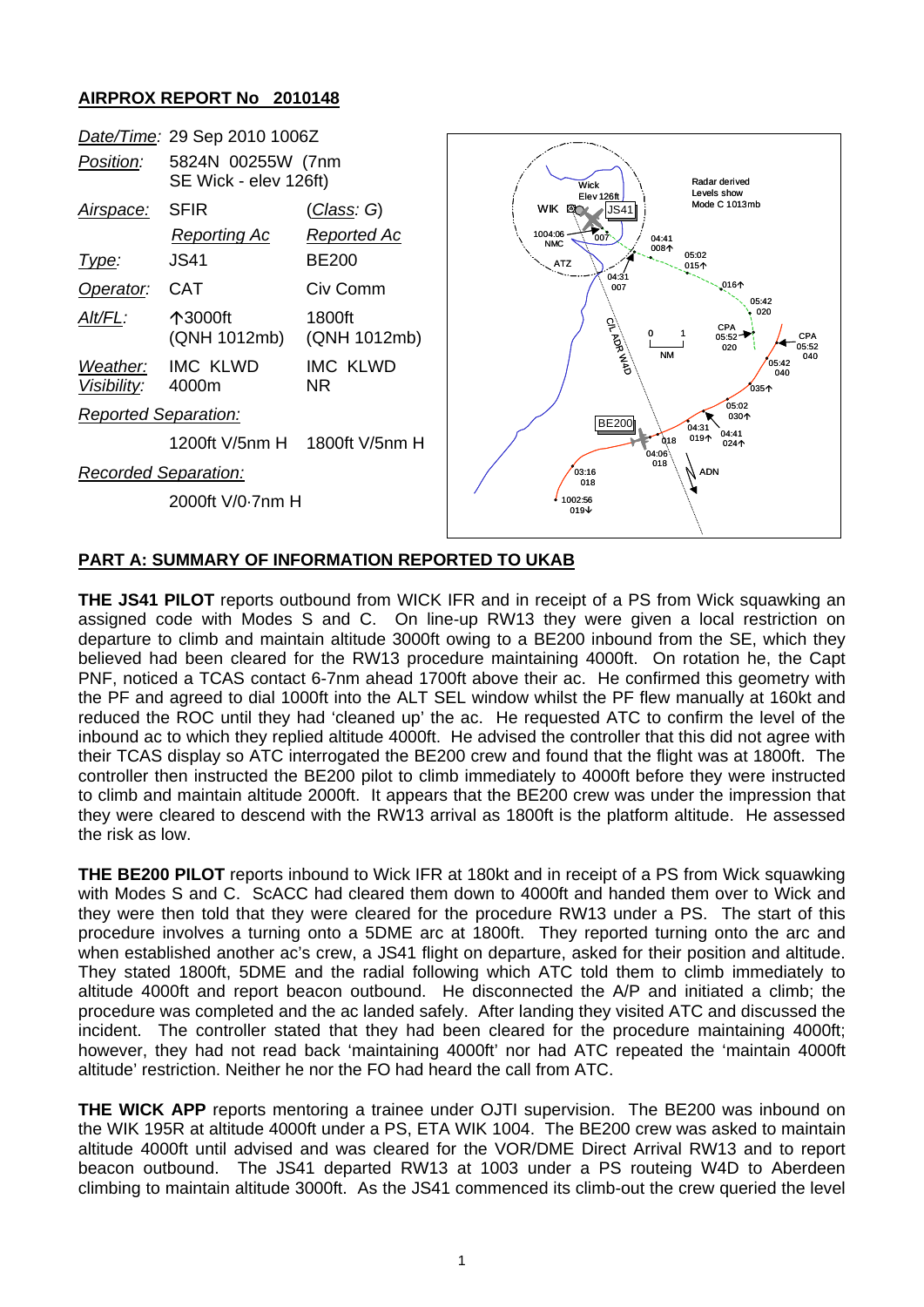of the BE200 whose pilot reported maintaining altitude 1800ft. He took control and told the BE200 pilot to climb to altitude 4000ft to achieve standard vertical separation.

**ATSI** reports that the Airprox occurred outside the Wick ATZ (radius 2nm) situated in Class G airspace. Advisory Route W4D, Class F airspace, commences at WIK on magnetic track 163°. The base of the ADR is FL35 in the vicinity of WIK. Wick ATC is not equipped with surveillance equipment.

Wick Aerodrome/Approach position, which always operates combined, was being operated by a mentor and trainee. The mentor reported that the trainee was making all the RT transmissions until the time of the Airprox, albeit he was having to prompt him on occasions. The mentor reported that the workload was light, the subject ac being the only flights on the frequency.

The Wick 0950 METAR: 14022KT 6000 RADZ SCT004 BKN006 12/12 Q1012=.

The VOR direct arrival to RW13 at WICK from the S (UK AIP Page AD 2-EGPC-8-3) states:

'At MSA or above, at 7 DME WIK turn right to intercept the 5 DME arc WIK (CAT A,B), or at 9 DME WIK turn right to intercept the 7 DME arc (CAT C,D). Once established on the 5 or 7 DME arc descend **not below 1800** (1686). At lead radial R127 WIK turn left to intercept the R111 inbound to WIK VOR, **not below 1800**(1686). Continue to overhead WIK VOR then follow Basic Procedure'.

On this occasion, the BE200, on a CAT A flight, was routeing from the S direct to WIK, to establish on the procedure as stated above.

At 0956, the JS41 flight was cleared to taxi to holding point 'C', initially, for a departure from RW13. Subsequently, it was instructed to backtrack the RW. At this time, the BE200 established communication with Wick. The controller updated the Wx information (moderate rain and drizzle) and reported he was providing the flight with a PS. At the controller's request for his range and bearing from WIK, the pilot reported, *"Roger we are on a bearing of er One Nine Seven degrees and the range is twenty six nautical miles and expecting runway One Three confirm"*. This was confirmed and, at 0959:10, the BE200 flight was instructed to, *"...descend to altitude four thousand feet on the Wick QNH One Zero One Two"*. The pilot read back, *"Descend altitude four thousand feet one zero one two BE200 c/s"*. Shortly afterwards, the controller transmitted, *"BE200 c/s clear altitude four thousand feet to advise you are clear the VOR/DME direct arrival runway One Three next report Beacon Outbound"*. The pilot acknowledged the transmission just using his c/s. Consequently, the trainee, prompted by the mentor, requested a read back of the clearance. The pilot stated, *"BE200 c/s er roger the direct arrival for runway One Three and confirm that that's round the arc 'cause we're that's what we're intending to do round the five DME arc coming in and then outbound Three Hundred"*. The controller confirmed, *"...affirm that's the procedure"*. (The procedure is stated previously in paragraph above). Albeit that the pilot did not read back the ATC service being provided and this was not challenged by the trainee (a MATS Part 1 requirement), it is not considered to be a causal factor to the Airprox. The mentor commented later that he was aware that his trainee's plan was to issue descent to 4000ft to the BE200 flight and to allocate 3000ft to the outbound the JS41 flight. Consequently, he expected his trainee to instruct the BE200 crew to continue for the procedure but to maintain 4000ft until advised. The mentor agreed, with hindsight, that this instruction was not issued and he had missed this omission when the trainee passed the BE200 flight clearance for the procedure. Additionally, he had not registered that the pilot had not stated any altitude restriction during his read back. Therefore, the mentor believed that an altitude restriction of 4000ft had been placed on the BE200 until further advised. He commented that he had, previously, experienced problems with his trainee not obtaining read backs. Consequently, he agreed that he should have monitored his trainee's actions closer to ensure that the correct instruction was issued and read back correctly.

Nearing the end of its backtrack, the JS41 flight was issued with its departure clearance, *"...expect a*  local restriction after departure clear to Aberdeen via Whiskey Four Delta climb to maintain level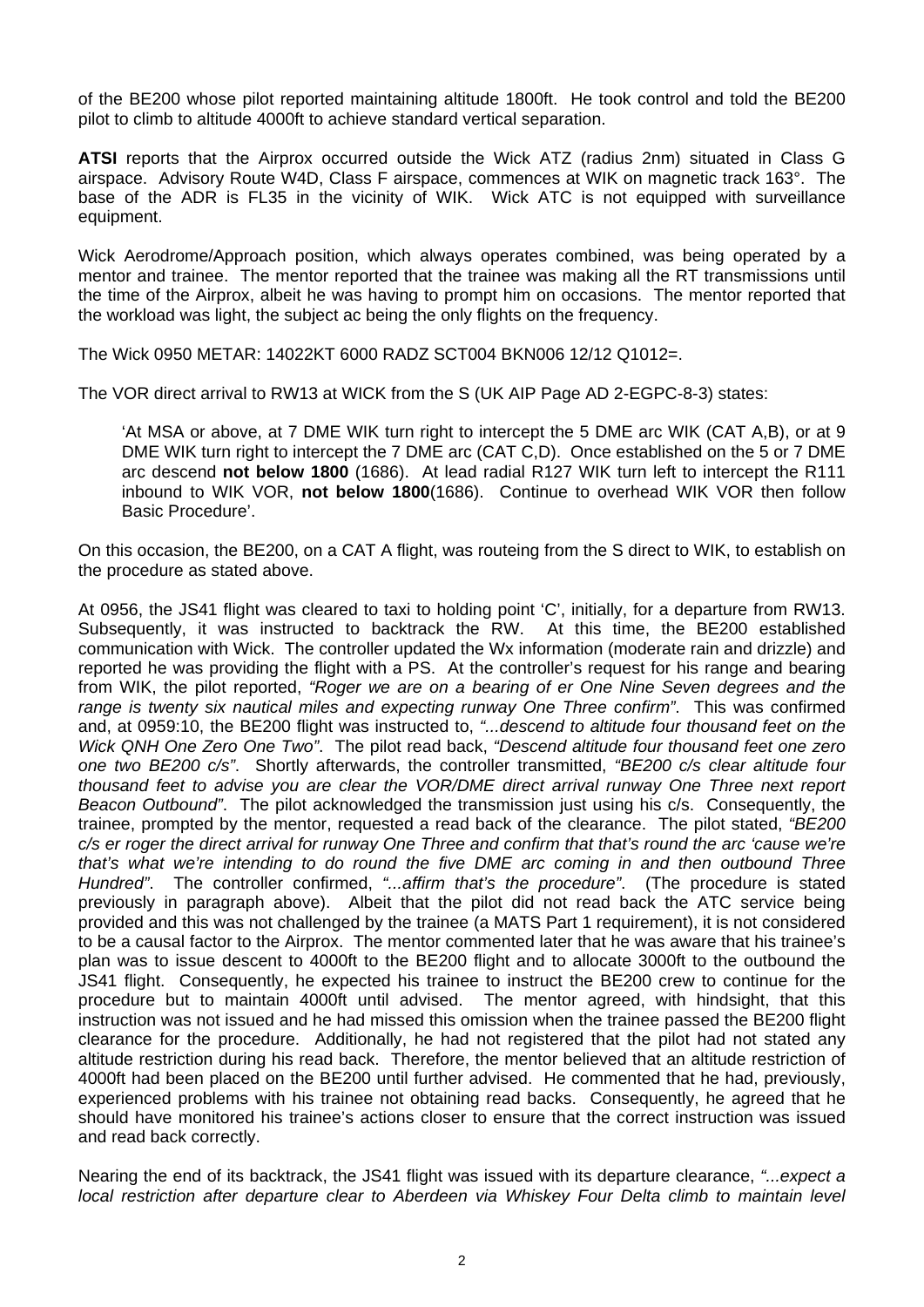*Niner Five squawk is Six Zero Two Four and a Procedural Service"*. The pilot read back the clearance and the type of service correctly. Approximately one minute later, the local restriction was passed to the JS41 crew, *"...local restriction climb and maintain three thousand feet"*. This restriction was read back correctly. The controller now believed that procedural separation of 1000ft was established between the subject ac; however, no TI was passed regarding the reason for the local restriction that would have aided the pilot's situational awareness. At 1002:56, the JS41 flight was cleared for take off, with a R turn from RW13. However, the radar recording shows that, at the time, the BE200, 8·8nm S of WIK, was passing 1900ft and its Mode S Selected Flight Level (SFL) was 1800ft.

Shortly afterwards, at 1003:15, the BE200 crew reported *"...is turning right on the Arc"*. The controller requested the pilot to, *"...report turning left inbound on the One One One Radial"*, which he acknowledged. No mention was made about BE200's altitude, which was now 1800ft.

When airborne, the pilot of the JS41 requested at 1003:50, *"confirm level of the er outbound traffic"*. This message referred to the BE200. The controller, still believing that the BE200 was only descending to 4000ft replied, *"...the inbound traffic's now descending to the altitude Four Thousand feet"*. The pilot responded 1004:00 *"Roger our TCAS could be ?????*(possibly lower)*"*. As a result of this call, the pilot of the BE200 stated, *"Er BE200 c/s just to confirm we're at One Thousand Eight Hundred feet on the QNH One Zero One Two"*. Up until this point, the ATC transmissions had been made by the trainee. However, the mentor, realising that separation was not ensured, now took over (1004:10) and instructed the BE200 to, *"...climb to altitude Four Thousand feet expedite climb"*. This instruction was read back correctly. His next transmission was to the JS41, *"...stop climb altitude Two Thousand feet BE200 c/s is climbing to altitude Four Thousand feet"*. The JS41 crew replied, *"That's all copied we're maintaining one thousand feet on reaching JS41 c/s."*

[UKAB Note (1): The JS41 first appears on the radar recording at 1004:06 0·8nm SE of Wick tracking 130° indicating NMC with the BE200 in its 0130 position range 6·3nm level at 1800ft; the next sweep shows the JS41 level at 700ft.]

The following transmissions were then made to and from the BE200:

| "????? BE200 c/s we are now climbing through Two Thousand Two Hundred       |
|-----------------------------------------------------------------------------|
| feet can you confirm we were cleared in the procedure which involves One    |
| Thousand Eight Hundred feet at this point"                                  |
| "BE200 c/s you were clear you were asked to maintain altitude Four Thousand |
| feet until advised and cleared for the VOR DME direct procedure to runway   |
| One Three."                                                                 |
| "Roger don't remember the first bit but anyway er BE200 c/s's passing Two   |
| <b>Thousand Eight Hundred."</b>                                             |
| "BE200 c/s er roger report passing altitude Three Thousand feet."           |
| "BE200 c/s is now passing Three Thousand feet BE200 c/s."                   |
|                                                                             |

Thereafter, vertical separation existed and the JS41 flight was again instructed to climb altitude 2000ft.

The radar recordings of the event reveal that, at the lowest vertical separation of 1100ft, the aircraft were 5nm or more apart. Thereafter, vertical separation generally increased as the horizontal distance decreased. By the time the 2 ac were at their CPA (0·7nm) at 1005:52, vertical separation was 2000ft.

A Safety Directive was issued by Highlands and Islands Airports Ltd (HIAL) Head Office in August 2009 (04/09), concerning Instrument Approach Procedure (IAP) phraseology:

'The following phraseology should be used for all aircraft carrying out IAPs:

When an aircraft has been cleared for an IAP and has reported "commencing the procedure" there is **NO** need to add *"descend / further descent with the Procedure"*. The onus is on the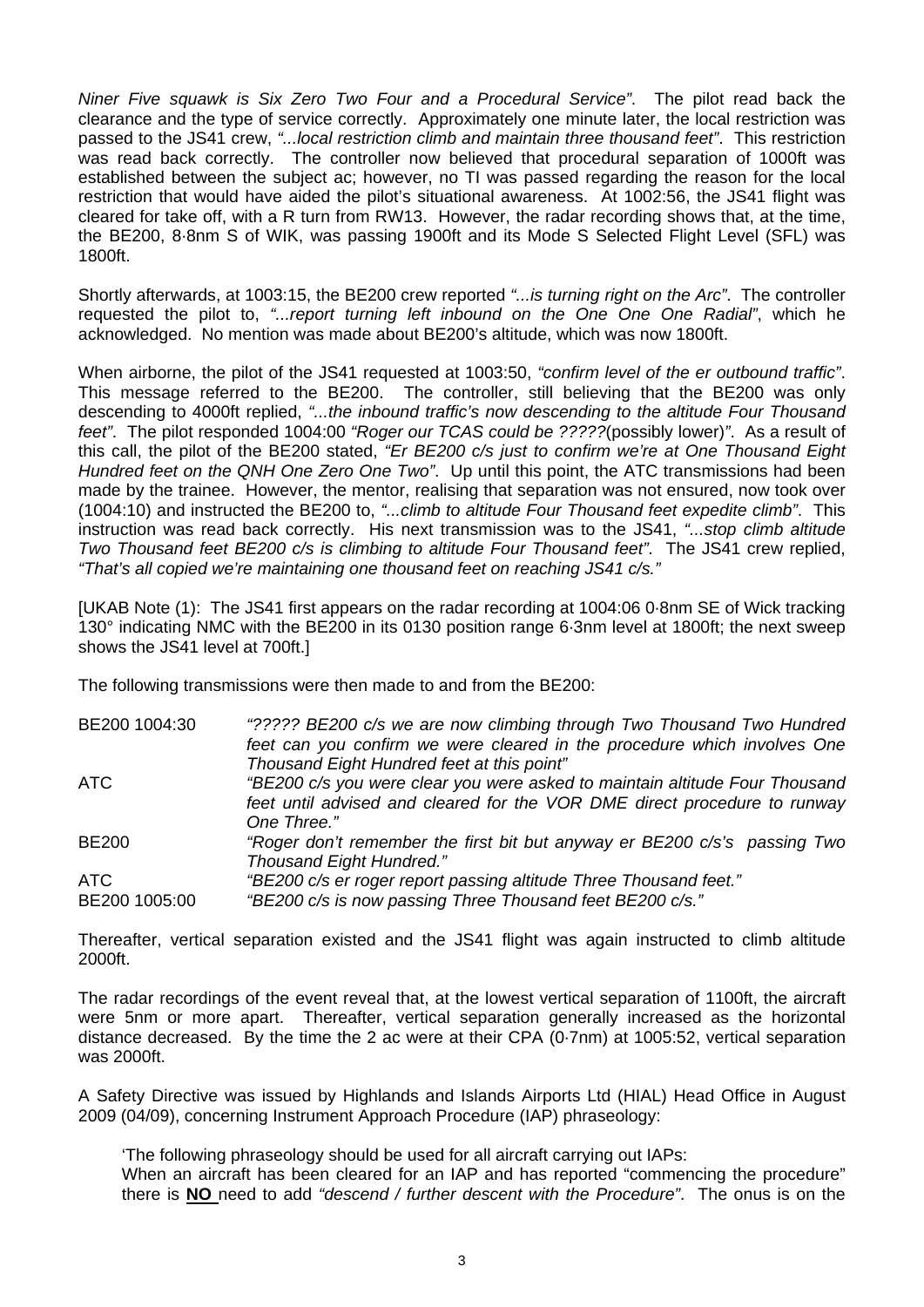pilot to descend as having already been cleared for the IAP, further descent has been authorised. If there is a need to restrict descent this should be stated **BEFORE** issuing a clearance for the IAP e.g *"Not below Alt3600 until advised, Cleared IAP Rw, report xxx"* and stated **AGAIN** once the pilot has reported "commencing the procedure" *"Not below Alt3600, Report xxx"* (if required). **PLEASE ENSURE THAT THE CORRECT READ-BACK IS RECEIVED AT ALL TIMES'.**

The MATS Part 1, Section 1, Paragraph 6, defines a Procedural Service:

'A Procedural Service is an ATS where, in addition to the provisions of a Basic Service, the controller provides vertical, lateral, longitudinal and time instructions, which if complied with, shall achieve deconfliction minima against other aircraft participating in the Procedural Service. A controller shall provide deconfliction instructions by allocating levels, radials, tracks, and time restrictions, or use pilot position reports, aimed at achieving a planned deconfliction minima from other aircraft to which the controller is providing a Procedural Service in Class F/G airspace'. On this occasion, the controller was intending to use the vertical minima, 1000ft.

The mentor believed that his trainee had instructed the BE200 to maintain 4000ft until advised whilst positioning for the direct VOR arrival to RW13. This would have ensured that the requisite 1000ft vertical separation, when both flights were receiving a PS, would have been provided between the subject flights. However, this instruction was not passed. The pilot was cleared for the VOR DME procedure with no restriction. This meant that the BE200 could descend on the procedure to 1800ft towards WIK and, thereby, into confliction with the JS41. Although the trainee was making the transmissions up to that point, it is assessed that the mentor must bear responsibility for the Airprox, for not ensuring that the correct instruction was issued by his trainee.

Apart from receiving an altitude report from the pilot of the BE200, after he had descended to 1800ft, ATC had no means of realising the situation between the 2 ac. It would appear that the potential confliction between the two flights was resolved following the TCAS observations received by the JS41.

## **PART B: SUMMARY OF THE BOARD'S DISCUSSIONS**

Information available included reports from the pilots of both ac, transcripts of the relevant RT frequencies, radar video recordings, reports from the air traffic controllers involved and reports from the appropriate ATC and operating authorities.

Controller Members agreed that the phraseology used by the Wick APP trainee, which went unchallenged by his mentor, had not restricted the BE200 to maintain 4000ft as intended. The instruction passed by APP had in fact cleared the BE200 to 4000ft and then continue with the direct arrival procedure which placed the BE200 into conflict with the departing JS41 causing the Airprox. Furthermore, the trainee/mentor team did not challenge the BE200 pilot's read back, which did not include any mention of the altitude restriction. Thereafter the APP team were unaware that the BE200 was descending to 1800ft until the JS41 crew challenged the BE200's level from the information displayed on TCAS. This had elicited the BE200's actual level from its pilot, which triggered the APP mentor to take control and instruct the flight to climb expeditiously, and then to restrict the JS41's climb and pass TI. CAT Members commended the good SA and actions taken by the JS41 crew. After informing ATC of the deteriorating situation and then levelling off at 1000ft whilst monitoring the BE200's flightpath as it commenced a climb out of confliction, the Board were in no doubt the JS41 crew had quickly and effectively removed any risk of collision.